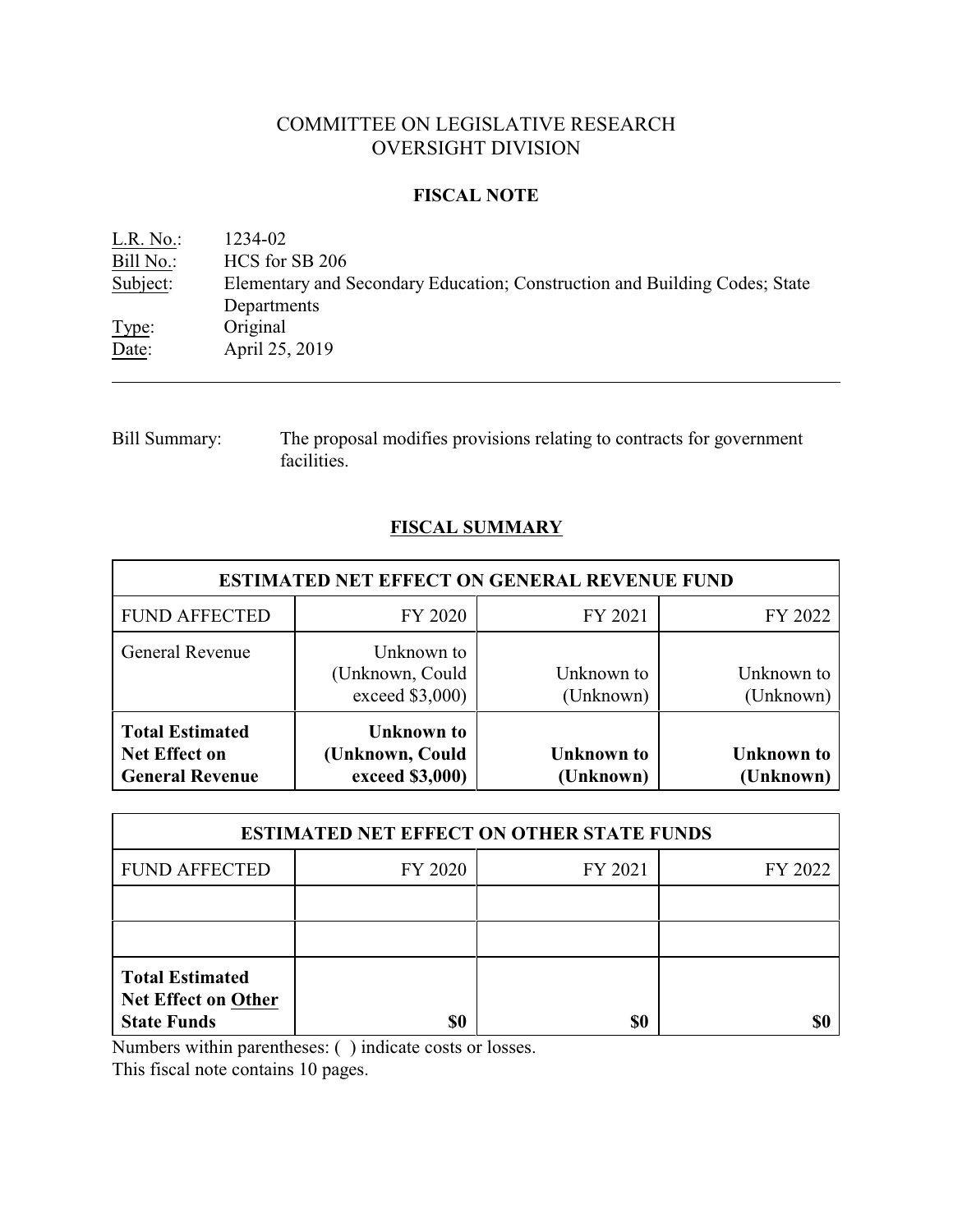L.R. No. 1234-02 Bill No. HCS for SB 206 Page 2 of 10 April 25, 2019

| <b>ESTIMATED NET EFFECT ON FEDERAL FUNDS</b>                        |         |         |         |  |
|---------------------------------------------------------------------|---------|---------|---------|--|
| <b>FUND AFFECTED</b>                                                | FY 2020 | FY 2021 | FY 2022 |  |
|                                                                     |         |         |         |  |
|                                                                     |         |         |         |  |
| <b>Total Estimated</b><br>Net Effect on All<br><b>Federal Funds</b> | \$0     | \$0     |         |  |

| <b>ESTIMATED NET EFFECT ON FULL TIME EQUIVALENT (FTE)</b>    |         |         |         |  |
|--------------------------------------------------------------|---------|---------|---------|--|
| <b>FUND AFFECTED</b>                                         | FY 2020 | FY 2021 | FY 2022 |  |
|                                                              |         |         |         |  |
|                                                              |         |         |         |  |
| <b>Total Estimated</b><br><b>Net Effect on</b><br><b>FTE</b> |         |         |         |  |

 $\Box$  Estimated Net Effect (expenditures or reduced revenues) expected to exceed \$100,000 in any of the three fiscal years after implementation of the act.

| <b>ESTIMATED NET EFFECT ON LOCAL FUNDS</b> |                                |                                |                                |  |
|--------------------------------------------|--------------------------------|--------------------------------|--------------------------------|--|
| <b>FUND AFFECTED</b>                       | FY 2020                        | FY 2021                        | FY 2022                        |  |
| <b>Local Government</b>                    | \$0 or Unknown to<br>(Unknown) | \$0 or Unknown to<br>(Unknown) | \$0 or Unknown to<br>(Unknown) |  |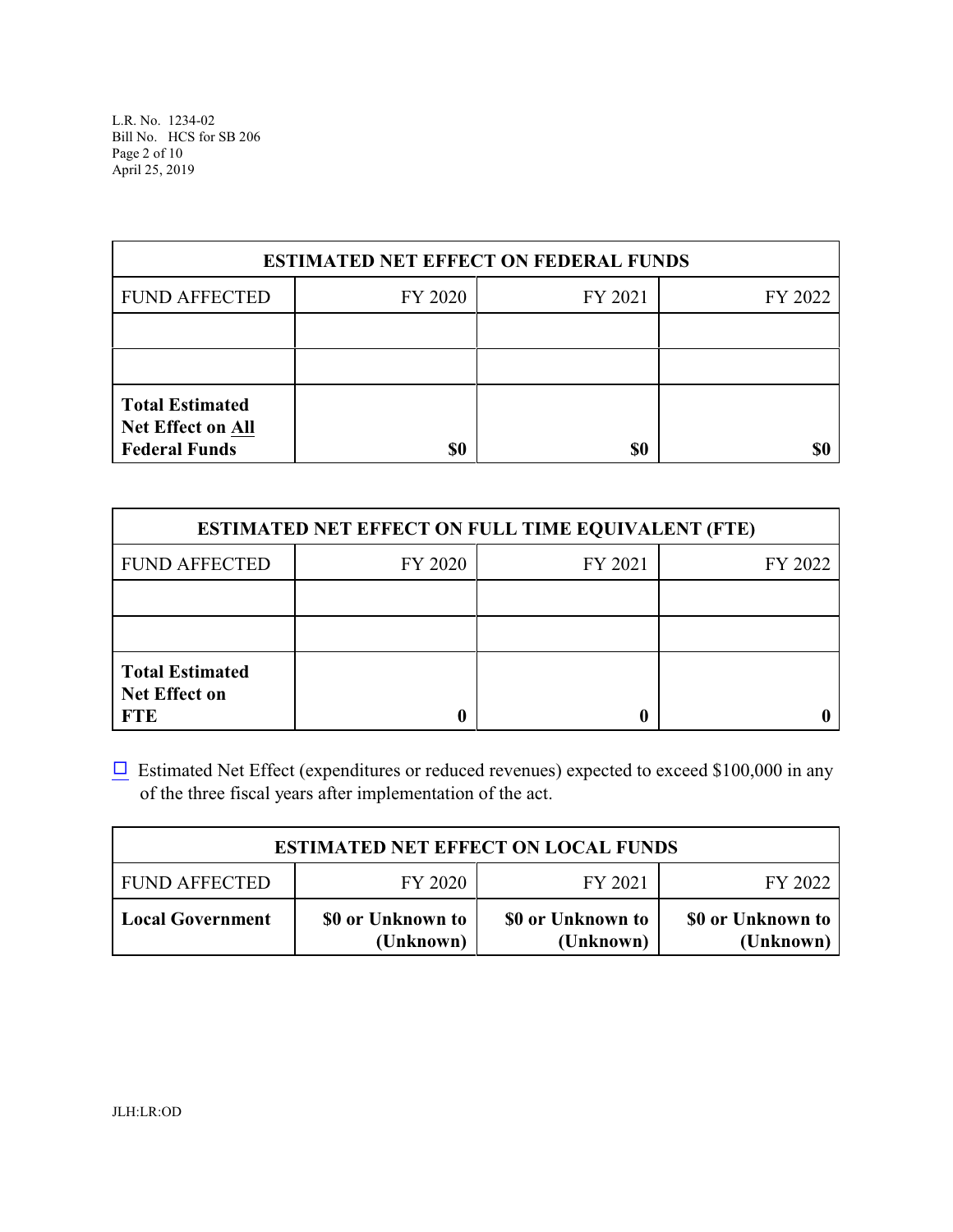L.R. No. 1234-02 Bill No. HCS for SB 206 Page 3 of 10 April 25, 2019

## **FISCAL ANALYSIS**

## ASSUMPTION

### Section 8.231

In response to a similar proposal, HB 717 (2019), officials from the **Office of Administration** - **Facilities Management Design and Construction (FMDC)** assumed the impact of this legislation is unknown because it is uncertain if FMDC will enter into additional energy saving performance contracts in the future or what the terms of any future contracts will be. FMDC prefers to engage in energy saving projects with funds appropriated for that purpose, rather than borrowing money to fund energy saving performance contracts that must be paid back over an extended period. In addition, energy saving performance contracts do not guarantee actual cost savings to FMDC. Cost savings are typically tracked by contractually agreed-upon or stipulated measurements, not actual cost. Engaging an energy service company to perform work at State facilities adds a layer of cost and oversight, and FMDC has engineers and other professional staff who work to find and implement energy conservation measures in state facilities.

**Oversight** notes that FMDC has stated energy performance contracts do not guarantee actual cost savings and is unsure if FMDC will enter into additional energy saving performance contracts in the future. FMDC also stated that engaging in energy service companies adds a layer of cost and oversight for FMDC staff. Oversight does not have any information to the contrary. Therefore, Oversight will range fiscal impact of a savings of \$0 to Unknown (contracting with energy performance companies) and also a cost of \$0 to (Unknown) (cost and oversight for implementing energy conservation measures) to the General Revenue Fund.

In response to a similar proposal, HB 717 (2019), officials from the **Office of Administration - Budget and Planning (B&P)** assumed this proposal:

- has no direct impact on B&P.
- has no direct impact on general and total state revenues.
- will not impact the calculation pursuant to Art. X, Sec. 18(e).

In response to a similar proposal, HB 717 (2019), officials from the **Department of Insurance, Financial Institutions and Professional Registration**, the **Department of Corrections** and the **Department of Mental Health** each deferred to the Office of Administration to estimate the fiscal impact of the proposed legislation on their respective organizations.

Officials from the **Legislative Research**, **Office of the State Courts Administrator**, **Missouri Consolidated Health Care Plan**, **Department of Public Safety (State Emergency Management Agency**, **Gaming Commission**, **Capitol Police** and **Fire Safety)**, **Missouri Tax Commission**, **Joint Committee on Administrative Rules**, **Office of Prosecution Services**,

JLH:LR:OD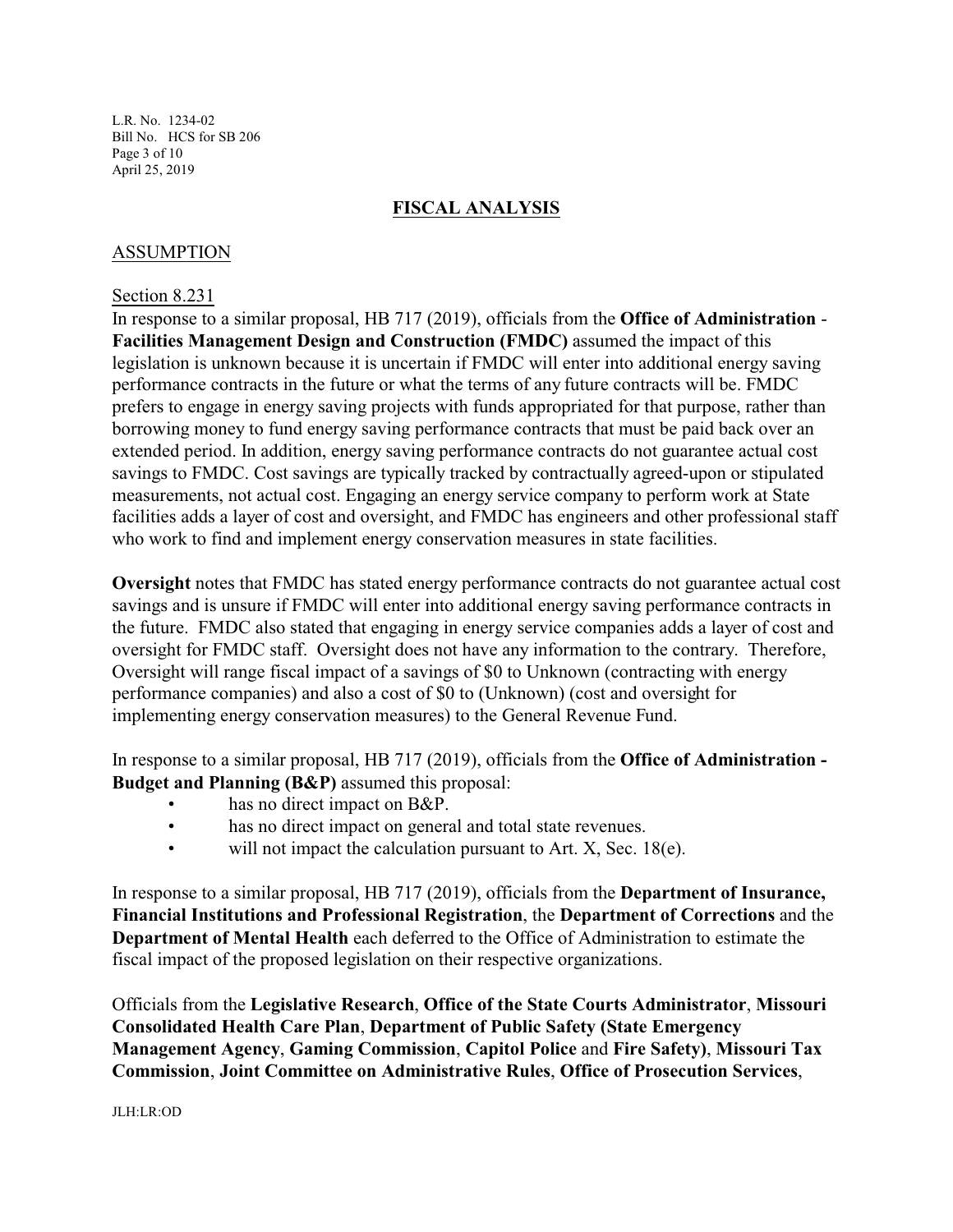L.R. No. 1234-02 Bill No. HCS for SB 206 Page 4 of 10 April 25, 2019

## ASSUMPTION (continued)

**Office of the State Treasurer**, **State Public Defender's Office**, **Missouri State Employee's Retirement System**, **Office of the Governor**, **Missouri Lottery Commission**, **Department of Revenue** and **Office of the State Auditor** each assume the proposal will have no fiscal impact on their respective organizations.

In response to a similar proposal, HB 717 (2019), officials from the **Attorney General's Office**, **Department of Agriculture**, **Department of Economic Development** (**Public Service Commission**, **Office of the Public Council**, and the **Division of Energy)**, **Department of Elementary and Secondary Education**, **Department of Higher Education**, **Department of Health and Senior Services**, **Department of Natural Resources**, **Department of Labor and Industrial Relations**, **Department of Public Safety** (**Office of the Director**, **Alcohol & Tobacco Control**, **Missouri Highway Patrol**, **Missouri National Guard** and the **Veterans Commission**), **Missouri Department of Conservation**, **Missouri Ethics Commission**, **Missouri House of Representatives**, **Office of the Lieutenant Governor**, **Department of Transportation**, **MoDOT & Patrol Employees' Retirement System**, **Office of Administration** (**Administrative Hearing Commission)**, **Missouri Senate**, and the **Office of the Secretary of State** each assumed the proposal would have no fiscal impact on their respective organizations.

**Oversight** notes that the above mentioned agencies have stated the proposal would not have a direct fiscal impact on their organizations. Oversight does not have any information to the contrary. Therefore, Oversight will reflect a zero impact on the fiscal note for these agencies.

Officials from the **City of Kansas City**, **City of Columbia** and **University of Central Missouri** each assume the proposal will have no fiscal impact on their respective organizations.

In response to a similar proposal, HB 717 (2019), officials from the **University of Missouri**, **Missouri State University**, **Technical College of Missouri**, **Kansas City, Greene County** and **Monroe County** each assumed the proposal would have no fiscal impact on their respective organizations.

**Oversight** notes that the above mentioned entities have stated the proposal would not have a direct fiscal impact on their organizations. Oversight does not have any information to the contrary. Therefore, Oversight will reflect a zero impact on the fiscal note. For these agencies

**Oversight** only reflects the responses that we have received from state agencies and political subdivisions; however, other colleges and universities, cities and counties were requested to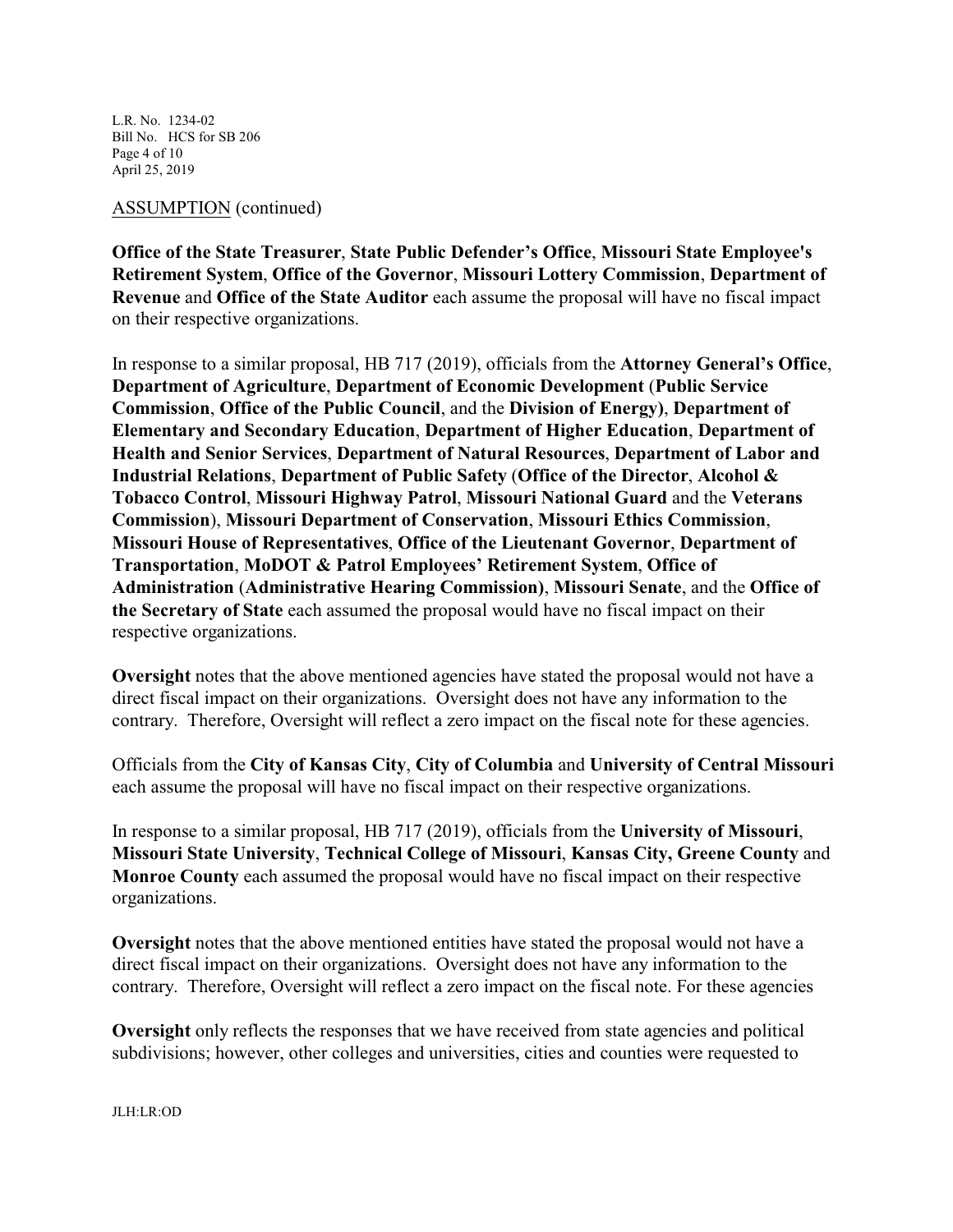L.R. No. 1234-02 Bill No. HCS for SB 206 Page 5 of 10 April 25, 2019

## ASSUMPTION (continued)

respond to this proposed legislation but did not. For a general listing of political subdivisions included in our database, please refer to [www.legislativeoversight.mo.gov](http://www.legislativeoversight.mo.gov).

## Sections 167.2000 to 167.2020

In response to a similar proposal, HB 592 (2019), officials from the **Department of Elementary and Secondary Education (DESE)** assumed the proposal would result in no cost to the department.

In response to a similar proposal, HB 592 (2019), officials from the **Office of the Attorney General**, **Missouri Senate** and **Missouri House of Representatives** each assumed the proposal would have no fiscal impact on their respective organizations.

In response to a similar proposal, HB 592 (2019), officials from the **Springfield Public Schools** assumed this proposal would cost \$20,000 for parent notification.

**Oversight** received a limited number of responses from local education agencies related to the fiscal impact of this proposal. Oversight has presented this fiscal note on the best current information that we have. Upon the receipt of additional responses, Oversight will review to determine if an updated fiscal note should be prepared and seek the necessary approval to publish a new fiscal note.

**Oversight** notes that one school district has responded to our request for fiscal impact and stated the proposal could result in costs to the district. Oversight does not have any information to the contrary. Therefore, Oversight will reflect a range of impact from \$0 (no data security breach) to an unknown cost to school districts.

**Oversight** only reflects the responses that we have received from state agencies and political subdivisions; however, other school districts were requested to respond to this proposed legislation but did not. For a general listing of political subdivisions included in our database, please refer to [www.legislativeoversight.mo.gov.](http://www.legislativeoversight.mo.gov.)

The proposal creates a fourteen member task force in Section 167.2020. Oversight will assume the task force may incur expenses (such as travel reimbursement) in FY 2020 and will reflect a cost of \$3,000 to the General Revenue Fund.

### Section 177.086

In response to a previous version, SB 206 (2019), officials from the **Department of Elementary and Secondary Education** assumed the proposal would result in no cost to their organization.

#### JLH:LR:OD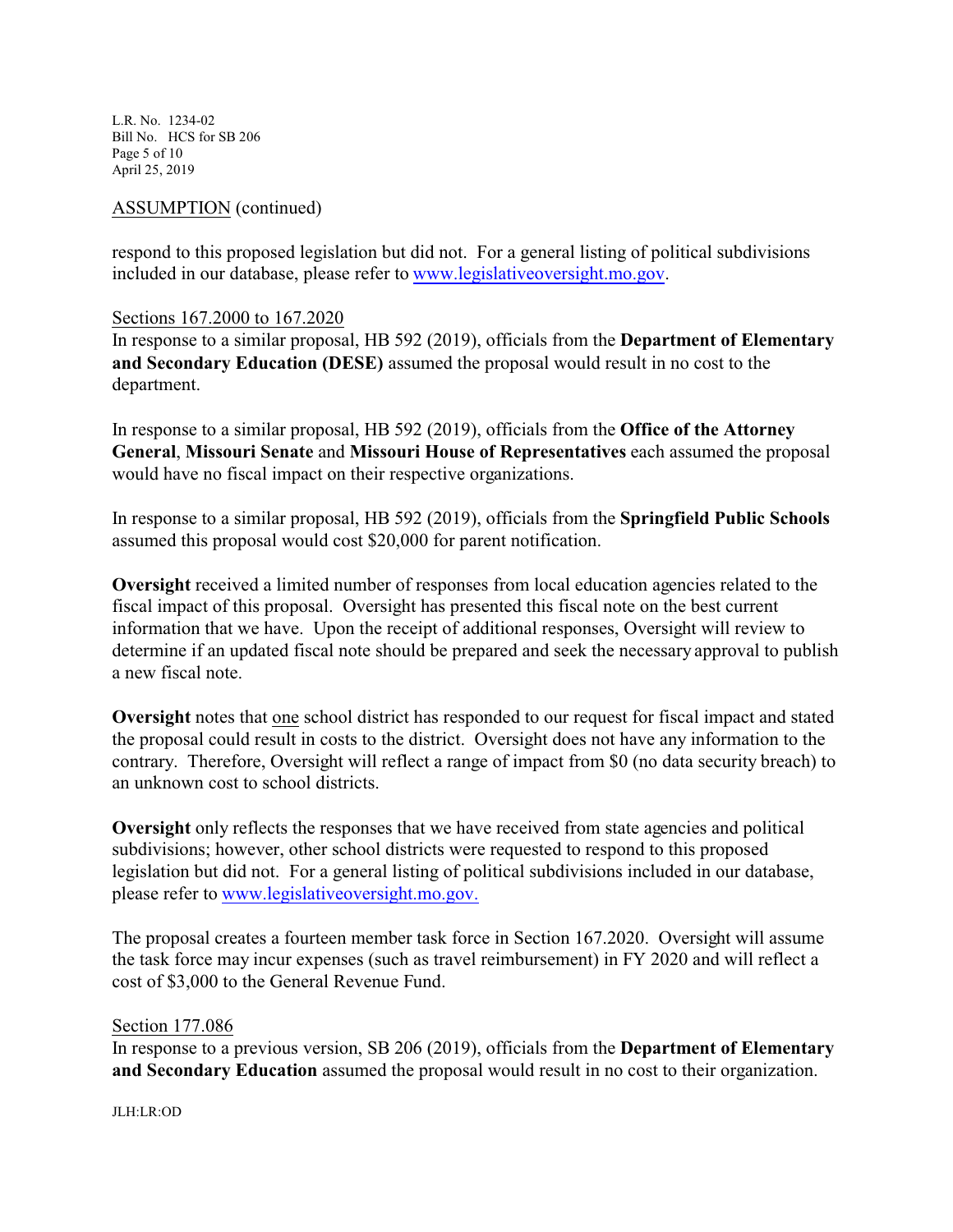L.R. No. 1234-02 Bill No. HCS for SB 206 Page 6 of 10 April 25, 2019

## ASSUMPTION (continued)

In response to a previous version, SB 206 (2019), officials from the **Francis Howell School District** assumed this proposal would have a minimal positive fiscal impact for district, as we would have to publish bid notices less frequently.

In response to a previous version, SB 206 (2019), officials from the **Springfield Public Schools** assumed a minimal unknown savings and no cost to the district.

In response to a previous version, SB 206 (2019), officials from the **Wellsville-Middletown R-1 School District** assumed this proposal would have the potential to have a positive fiscal impact on the district.

In response to a previous version, SB 206 (2019), officials from the **KIPP St. Louis Charter School** assumed the proposal would have no fiscal impact on their organization.

**Oversight** assumes there could be a savings to school districts that are no longer required to advertise in the newspaper for certain projects. Oversight will show a fiscal impact of \$0 (no qualifying projects) to an unknown savings.

Oversight only reflects the responses that we have received from state agencies and political subdivisions; however, other school districts were requested to respond to this proposed legislation but did not. For a general listing of political subdivisions included in our database, please refer to [www.legislativeoversight.mo.gov.](http://www.legislativeoversight.mo.gov.)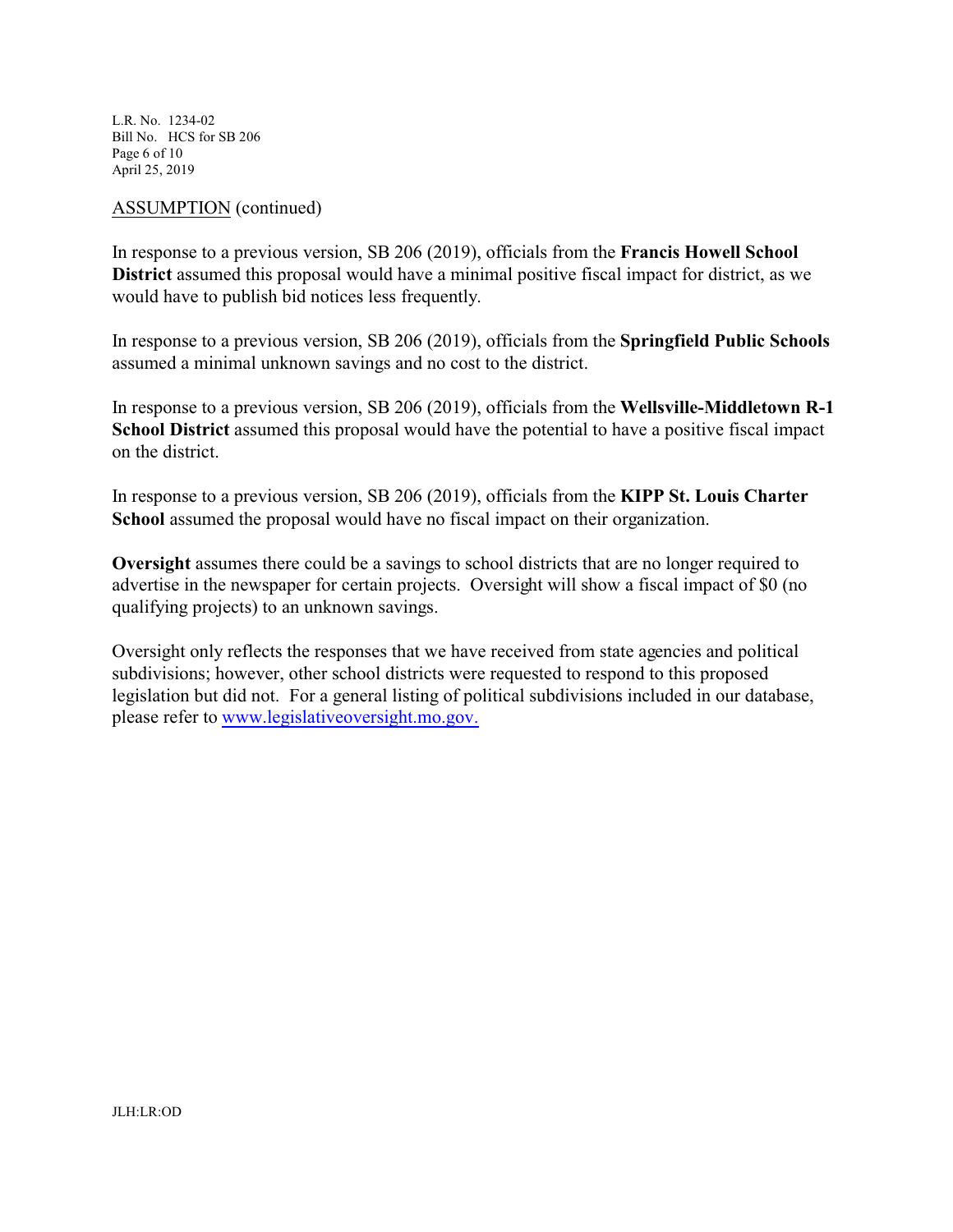L.R. No. 1234-02 Bill No. HCS for SB 206 Page 7 of 10 April 25, 2019

| <b>ESTIMATED NET EFFECT ON</b><br><b>SCHOOL DISTRICTS</b>                                              | to (Unknown)                                                             | \$0 or Unknown \$0 or Unknown \$0 or Unknown<br>to (Unknown) | to (Unknown)                   |
|--------------------------------------------------------------------------------------------------------|--------------------------------------------------------------------------|--------------------------------------------------------------|--------------------------------|
| Savings - no longer required to advertise<br>in the newspaper for certain projects<br>§177.086         | \$0 to Unknown                                                           | \$0 to Unknown                                               | \$0 to Unknown                 |
| Cost - parent notification of data breach<br>§167.2015                                                 | \$0 to<br>(Unknown)                                                      | \$0 to<br>(Unknown)                                          | \$0 to<br>(Unknown)            |
| <b>SCHOOL DISTRICTS</b>                                                                                |                                                                          |                                                              |                                |
| FISCAL IMPACT - Local Government                                                                       | FY 2020<br>$(10 \text{ Mo.})$                                            | FY 2021                                                      | FY 2022                        |
| <b>ESTIMATED NET EFFECT TO THE</b><br><b>GENERAL REVENUE FUND</b>                                      | <b>Unknown</b> to<br>(Unknown,<br><b>Could exceed</b><br><b>\$3,000)</b> | <b>Unknown</b> to<br>(Unknown)                               | <b>Unknown</b> to<br>(Unknown) |
| Costs - of Task Force to study issues<br>relating to student data privacy §167.2020                    | $(\$3,000)$                                                              | \$0                                                          | \$0                            |
| Cost - FMDC<br>Cost and Oversight to FMDC Staff to<br>implement energy conservation measures<br>§8.231 | \$0 to<br>(Unknown)                                                      | $$0$ to<br>(Unknown)                                         | \$0 to<br>(Unknown)            |
| Savings - FMDC<br><b>Energy Savings Performance Contracts</b><br>§8.231                                | \$0 to Unknown                                                           | \$0 to Unknown                                               | \$0 to Unknown                 |
| <b>GENERAL REVENUE FUND</b>                                                                            |                                                                          |                                                              |                                |
| FISCAL IMPACT - State Government                                                                       | FY 2020<br>$(10 \text{ Mo.})$                                            | FY 2021                                                      | FY 2022                        |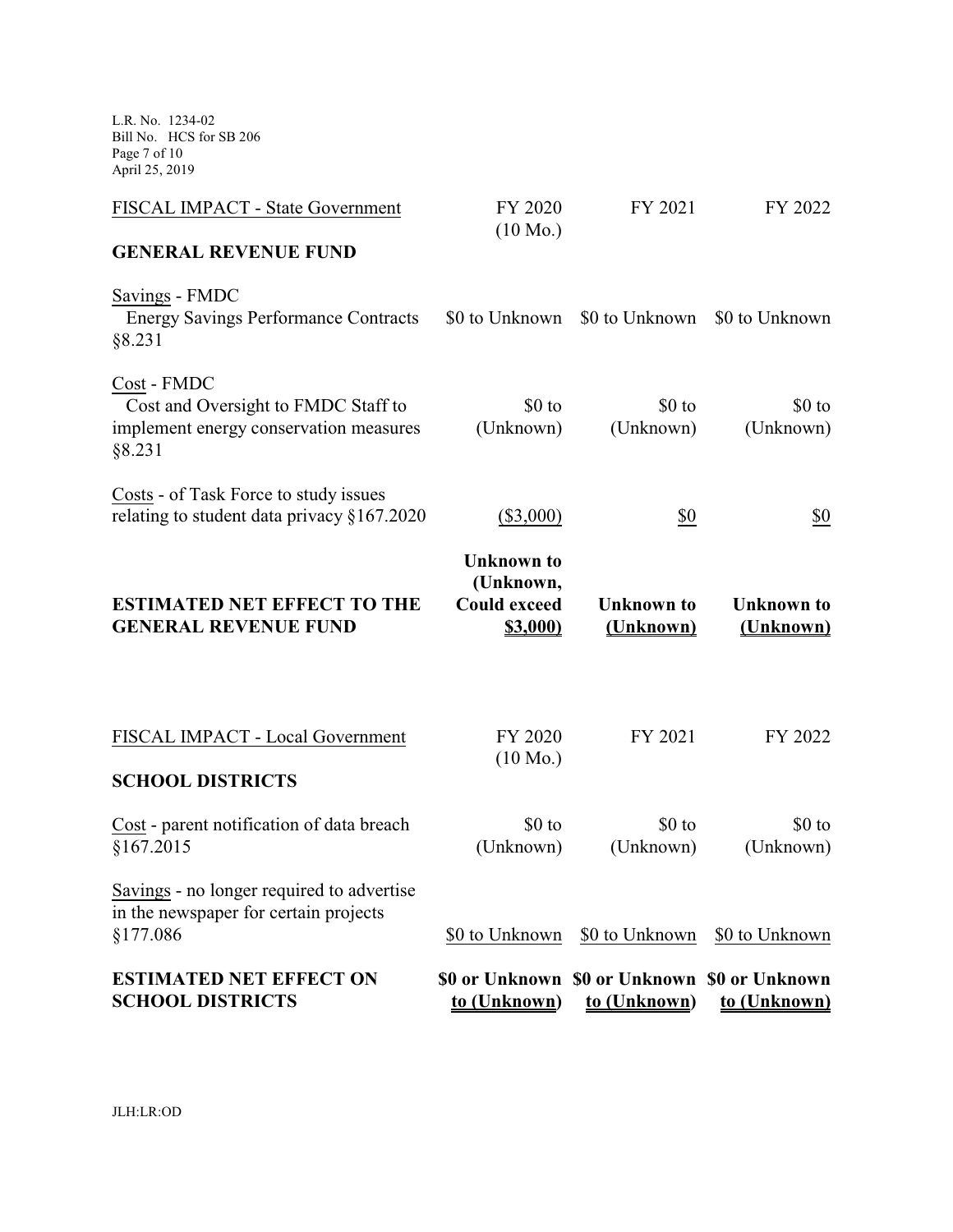L.R. No. 1234-02 Bill No. HCS for SB 206 Page 8 of 10 April 25, 2019

## FISCAL IMPACT - Small Business

No direct fiscal impact to small businesses would be expected as a result of this proposal.

## FISCAL DESCRIPTION

Section 8.231

Currently, a governmental unit is required to award a contract to a qualified provider if, among other things, it finds that the amount it would spend on the energy cost savings measures recommended in the proposal would not exceed the amount of energy or operational savings, or both, within a 15-year period from the date installation is complete, if the recommendations in the proposal are followed. This bill extends the time frame to a 25-year period.

The bill also modifies the definition of "energy cost savings measure" to include a training program or facility improvement, modernization, system replacement, or building replacement, including any of the following:

- (1) Roofing, exterior building, envelope, and piping;
- (2) Domestic water, sewer, and domestic hot water system improvements;
- (3) Indoor swimming pool improvements; and

(4) Any security or safety improvement that provides long term operating cost reduction and improves the safety of the building occupants.

## Sections 167.2000 to 167.2020

This bill establishes procedures governing the use of and access to student data by third parties. Beginning August 28, 2019, any time a school provides access to student data to a contractor, the contractor shall agree to a written contract with the school governing the contractor's access to and use of student data. A contractor shall maintain security practices designed to protect student data. The school shall notify students and parents whose data is affected by the contract.

The bill also requires the operators of school websites that collect, maintain, or use student data to maintain security practices designed to protect student data. Operators are prohibited from keeping or using student data except for authorized purposes specified in the bill.

The bill requires notification of the school and affected students and parents if security breaches cause the unauthorized disclosure of student data.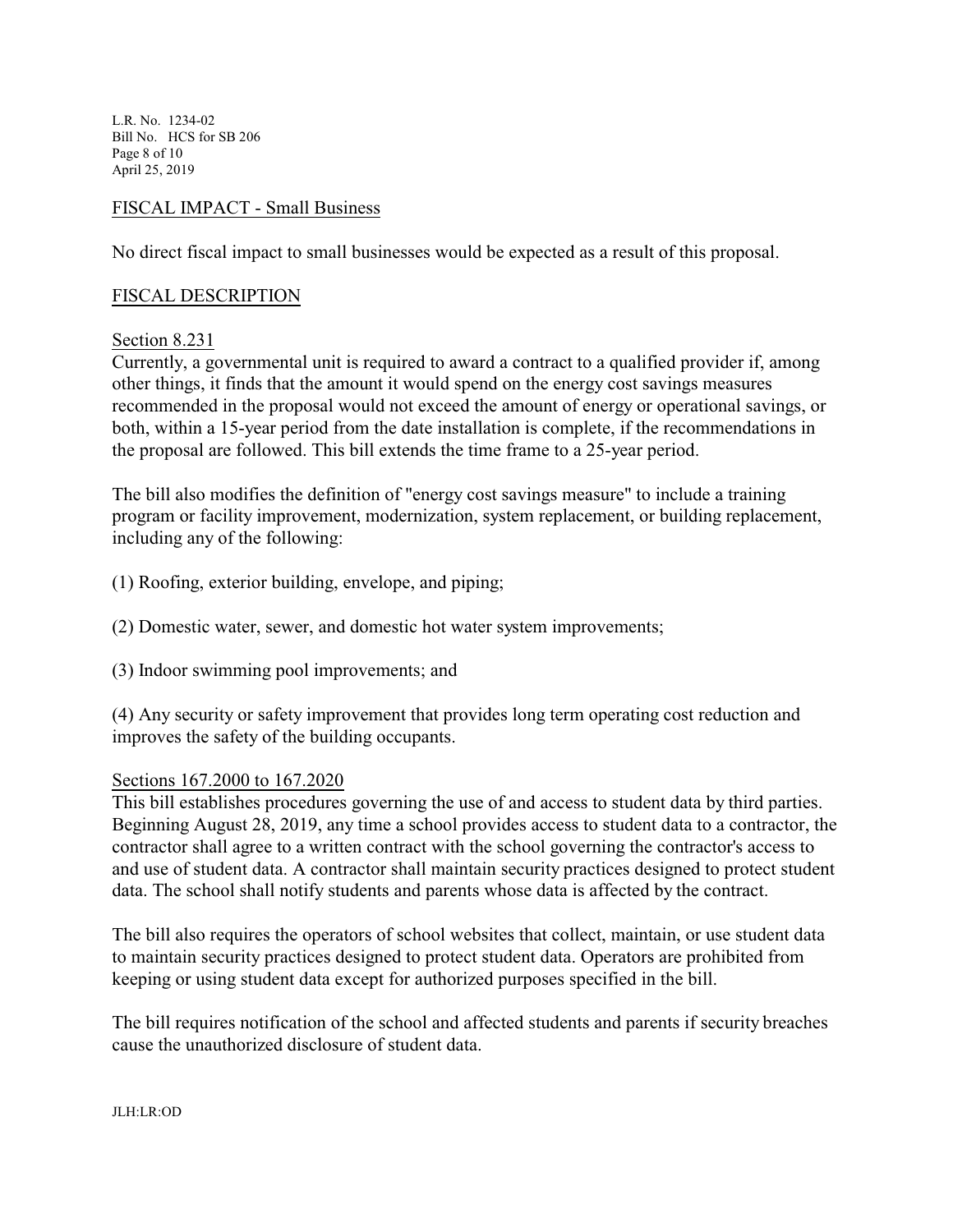L.R. No. 1234-02 Bill No. HCS for SB 206 Page 9 of 10 April 25, 2019

## FISCAL DESCRIPTION (continued)

The bill also establishes a task force to study issues relating to student data privacy. The members of the task force are specified in the bill and include two members appointed by the Speaker of the House of Representatives. The task force must submit a report to the Joint Committee on Education before January 31, 2020.

### Section 177.086

Currently, any school district authorizing the construction of facilities that may cost more than \$15,000 shall advertise in a newspaper and comply with certain bidding requirements. This act increases that amount to \$25,000.

This legislation is not federally mandated, would not duplicate any other program and would not require additional capital improvements or rental space.

## SOURCES OF INFORMATION

Attorney General's Office Department of Agriculture Department of Economic Development Public Service Commission Office of the Public Council Division of Energy Department of Elementary and Secondary Education Department of Higher Education Department of Health and Senior Services Department of Insurance, Financial Institutions and Professional Registration Department of Mental Health Department of Natural Resources Department of Corrections Department of Labor and Industrial Relations Department of Revenue Department of Public Safety Office of the Director Division of Alcohol and Tobacco Control Capitol Police Fire Safety Missouri Gaming Commission Missouri Highway Patrol State Emergency Management Agency